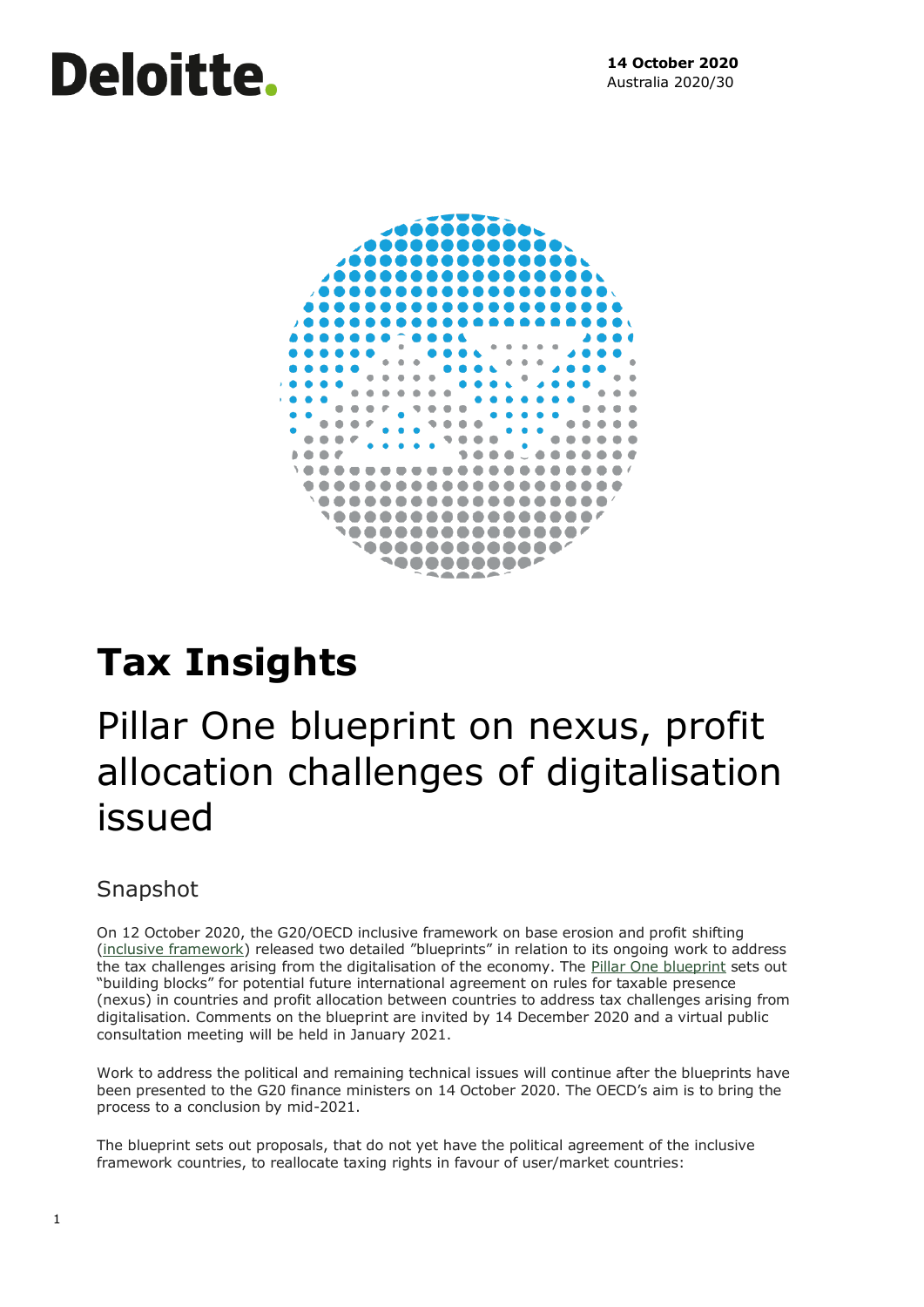- **Amount A:** A new taxing right allocating a share of global residual profit to market countries using a formulaic approach applied at a group (or segment) level, irrespective of local physical presence;
- **Amount B:** A fixed return for defined "baseline marketing and distribution functions;" and
- **Tax certainty:** Through effective dispute prevention and resolution mechanisms.

#### **Amount A: New taxing right for digital services and consumer-facing businesses**

#### **Scope**

Two broad groups of businesses have been identified as having the ability to participate in an **active and sustained manner** in the economic life of a market country, with or without local physical operations, such that they are in scope of Amount A.

**Automated digital services** generate revenue from services provided remotely on a standardised basis to a large and global customer or user base:

- Activities on the **positive list** are in scope and include: online advertising services, sale of user data, online search engines, social media platforms, online intermediation platforms, digital content services, online gaming, standardised online teaching services, and cloud computing services;
- Activities on the **negative list** are out of scope and include: customised professional services, customised online teaching services, online sale of goods or services other than automated digital services, revenue from the sale of physical goods, and services providing access to the internet or other electronic networks; and
- Other activities are in scope if they meet a **general definition** by being **both automated** (i.e. once the system is set up the provision of the service requires minimal human involvement on the part of the service provider) **and digital** (i.e. performed over the internet or an electronic network).

**Consumer-facing businesses** are defined as those that generate revenue from the sale of goods or services **of a type commonly sold to individual consumers** (whether or not the consumer is the direct purchaser) and/or businesses that **license or otherwise exploit intangible property connected to such goods or services**. Businesses operating through third party intermediaries, via franchise models, and/or by way of licensing arrangements in respect of consumer goods or services are **included** within the scope of Amount A.

If a business sells finished products of a type commonly sold to consumers to both businesses and consumers (**dual use** finished goods/services) **all** of the revenues are in scope of Amount A. The sale of **intermediate** products/components that are incorporated into a finished consumer product sold to consumers are **out of scope**. The sale of **dual use intermediate** products/components are **in scope** of Amount A in relation to actual sales to consumers only.

**Exclusions** are anticipated in respect of: extractives and natural resources, including commodity traders, but excluding businesses that incorporate natural resources in their products (e.g. jewellery and chocolate), consumer-facing businesses in the financial services sector (including banking, insurance and asset management), construction, sale and letting of residential property, and international air and shipping businesses.

#### **Thresholds**

A multinational group must meet two thresholds for Amount A to apply:

- An annual consolidated group revenue threshold (potentially EUR 750 million); and
- A de minimis threshold for foreign in-scope revenue.

The thresholds could initially be set at a higher level and gradually reduced over time.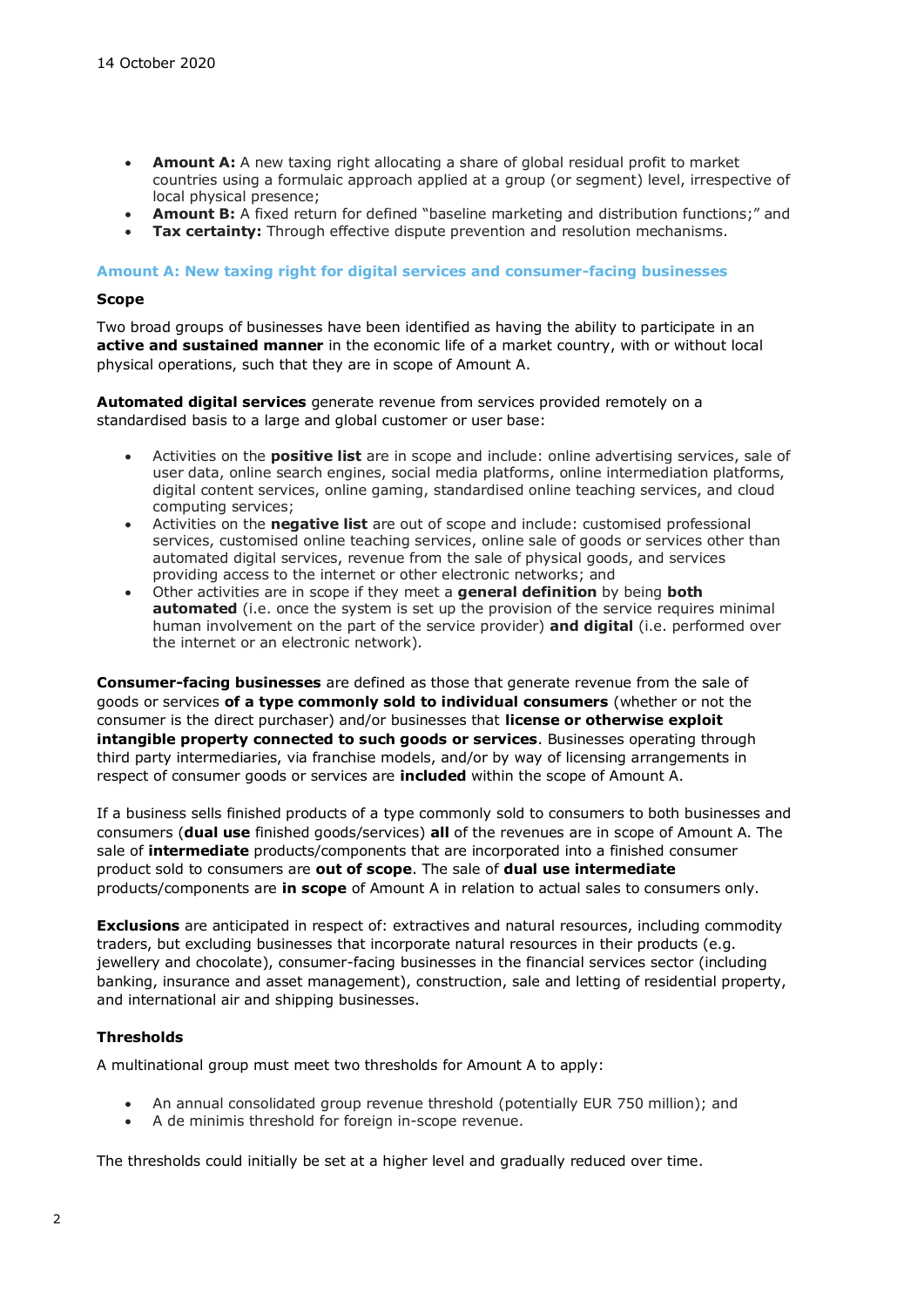#### **New nexus (taxable presence)**

A market country will only be entitled to an allocation of Amount A if in-scope revenues are generated in that country as follows:

- Automated digital services: In-scope revenues above a threshold; and
- Consumer-facing businesses: In-scope revenues above a threshold, potentially together with a "plus factor" indicating significant and sustained engagement, e.g. a subsidiary or Permanent Establishment (PE) in the market country. Other plus factors may be considered, including local revenues in excess of an agreed higher level.

Consideration is being given to using a higher threshold for large markets and a lower threshold for small developing economies. The new nexus is exclusively applicable to the new Amount A taxing right and does not create a nexus for any other purpose, e.g. customs duties or other taxes.

#### **Revenue sourcing**

The Amount A rules are supported by detailed rules to source revenue to market countries, including sourcing principles and defined hierarchies of indicators reflective of specific types of inscope activities. For example, for the direct sale of consumer goods the principle is the place of final delivery of the goods, and the preferred indicator is the jurisdiction of the shop or shipping address. A balance is sought between the need for accuracy and proportionate compliance costs.

#### **Tax base determination**

The calculation of Amount A will be based on **profit before tax derived from consolidated group financial accounts** prepared under an eligible accounting standard. Minimal book-to-tax adjustments will be applied, and could be limited to excluding income tax expenses, dividend income, gains or losses in connection with shares, and expenses typically not deductible for tax purposes for public policy reasons (e.g. penalties).

Consideration is being given to the computation of Amount A on a segmented basis for businesses which display segmentation hallmarks – mandatory for larger groups with global revenues in excess of an agreed threshold, with smaller groups potentially able to opt in by election. Segmentation may also be required, subject to further work, where potentially material distortions could otherwise arise, e.g. where a group has highly profitable out of scope activities.

Losses will be pooled, either at the group or segment level, with a carry-forward/earn-out mechanism so that no Amount A profits will arise (and be reallocated to markets) for the group/segment until historical losses have been fully absorbed. Consideration is being given to the potential inclusion of losses incurred prior to the introduction of an Amount A regime, and whether "profit shortfalls" below the level for Amount A allocation should also be taken into account.

#### **Profit allocation**

#### **Quantum of Amount A: Formulaic approach**

- Step 1: Profitability threshold *-* determine the residual profit of the group in excess of an agreed profitability threshold, i.e. where the threshold is set as a percentage of profit before tax to revenue;
- Step 2: Reallocation percentage an agreed fixed percentage of the residual profit identified at Step 1 may be allocated to the market jurisdiction (the remaining residual profits are assumed to be attributable to activities not targeted by the new taxing right); and
- Step 3: Allocate the relevant portion of residual profit to market countries based on locally sourced in-scope revenues.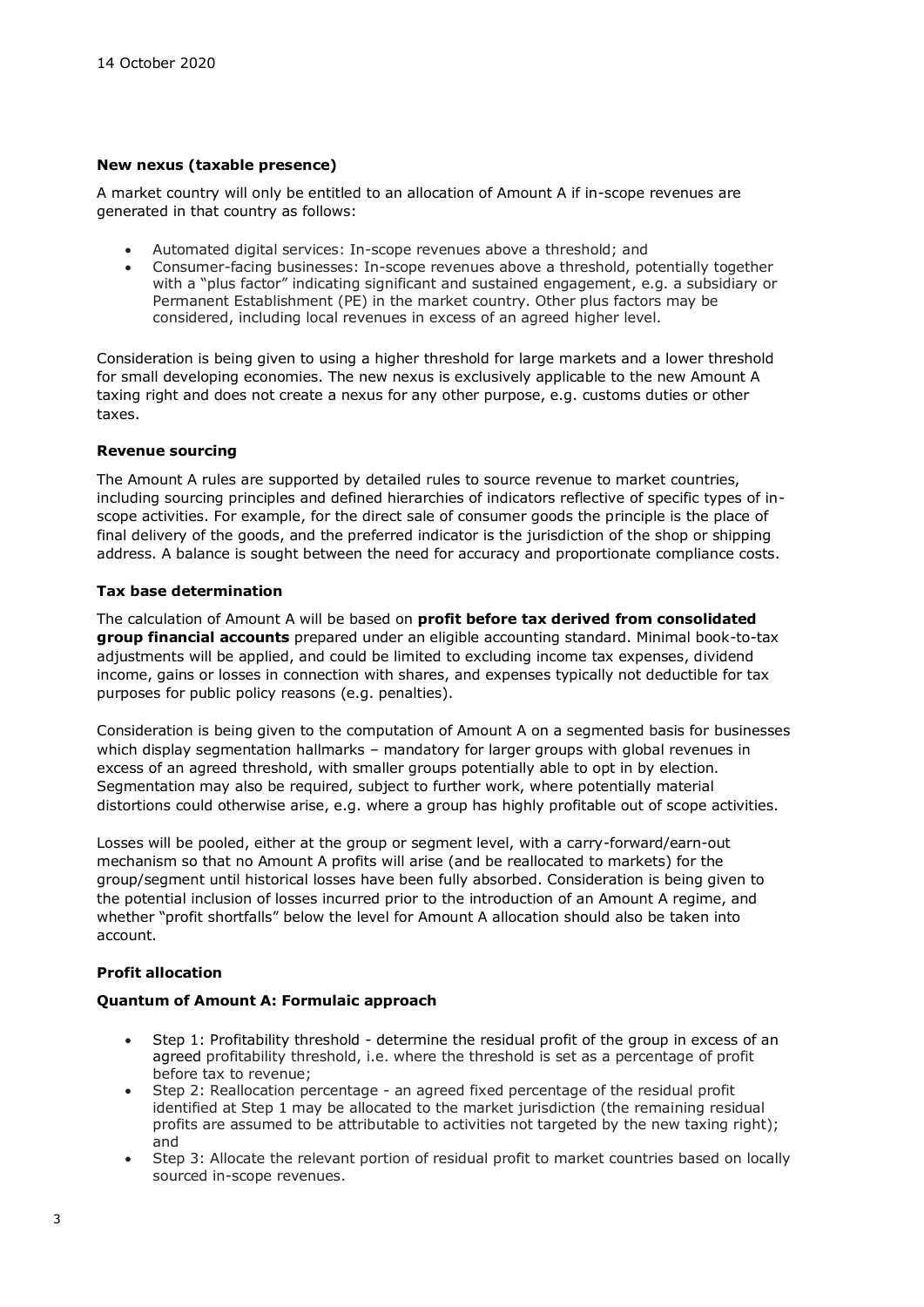Inclusive framework members have different views on whether differentiation is needed in the Amount A formula, i.e. whether the same formulae apply to all in-scope businesses in the same way in all circumstances, or whether differences in the degrees of digitalisation and/or profitability should be reflected in the percentages used.

A marketing and distribution profits safe harbour may be included to limit the Amount A allocation to any market countries where residual profits are already taxed locally, e.g. if a business has a sufficiently-taxed entity or PE conducting marketing and distribution activities connected to locally sourced in-scope revenue.

A domestic business exemption also may apply to exclude from the scope of Amount A profits from the sale of goods that are developed, manufactured and sold in a single country.

#### **Elimination of double taxation**

Amount A is an overlay to the system of allocating profits on the basis of the arm's length principle. The new taxing right and existing profit allocation rules will be reconciled by identifying the relevant jurisdictions where double taxation arising from Amount A should be relieved.

Firstly, the Amount A liability will be allocated between **paying entities**:

- Step 1: A qualitative activities test to identify group entities that make "material and sustained contributions" to a group's residual profits (based largely on existing transfer pricing functional analyses);
- Step 2: A quantitative profitability test to ensure that the potential paying entity has the capacity to bear the Amount A tax liability;
- Step 3: As a priority, the Amount A tax liability will be allocated to paying entities that have a market connection; and
- Step 4: Any remaining Amount A tax liability will be apportioned between other entities in the group (or segment) on a formulaic pro-rata basis.

Secondly, the Amount A liability allocated to paying entities will be relieved via either exemption or credit by the paying entity.

#### **Amount B**

Amount B seeks to standardise the remuneration of related party distributors that perform **baseline marketing and distribution activities** with the objective of simplifying the administration of transfer pricing in particular for smaller developing countries. Amount B applies to potentially all business sectors and is **not subject to scope limitations**.

A fixed return that is intended to approximate the return under the arm's length principle is proposed. The quantum of the fixed return is likely to be based on comparable company benchmarking analyses under the transactional net margin method, potentially varying by industry and/or region. Under one proposal, it would be possible to rebut the application of Amount B by providing evidence that another transfer pricing method (e.g. a strong comparable uncontrolled price) under the arm's length principle would be the most appropriate. Amount B would not supersede previously agreed Advance Pricing Arrangements (APAs), or Mutual Agreement Procedure (MAP) settlements.

The blueprint assumes that Amount B would apply to a **narrow scope** of baseline in-scope activities as defined in a **positive list** of typical functions performed, assets owned and risks assumed at arm's length by routine distributors. A corresponding **negative list** would suggest typical factors that would indicate a distributor is outside the scope of Amount B. Quantitative indicators would further support the identification of in-scope activities. Some inclusive framework members have expressed interest in broadening the scope.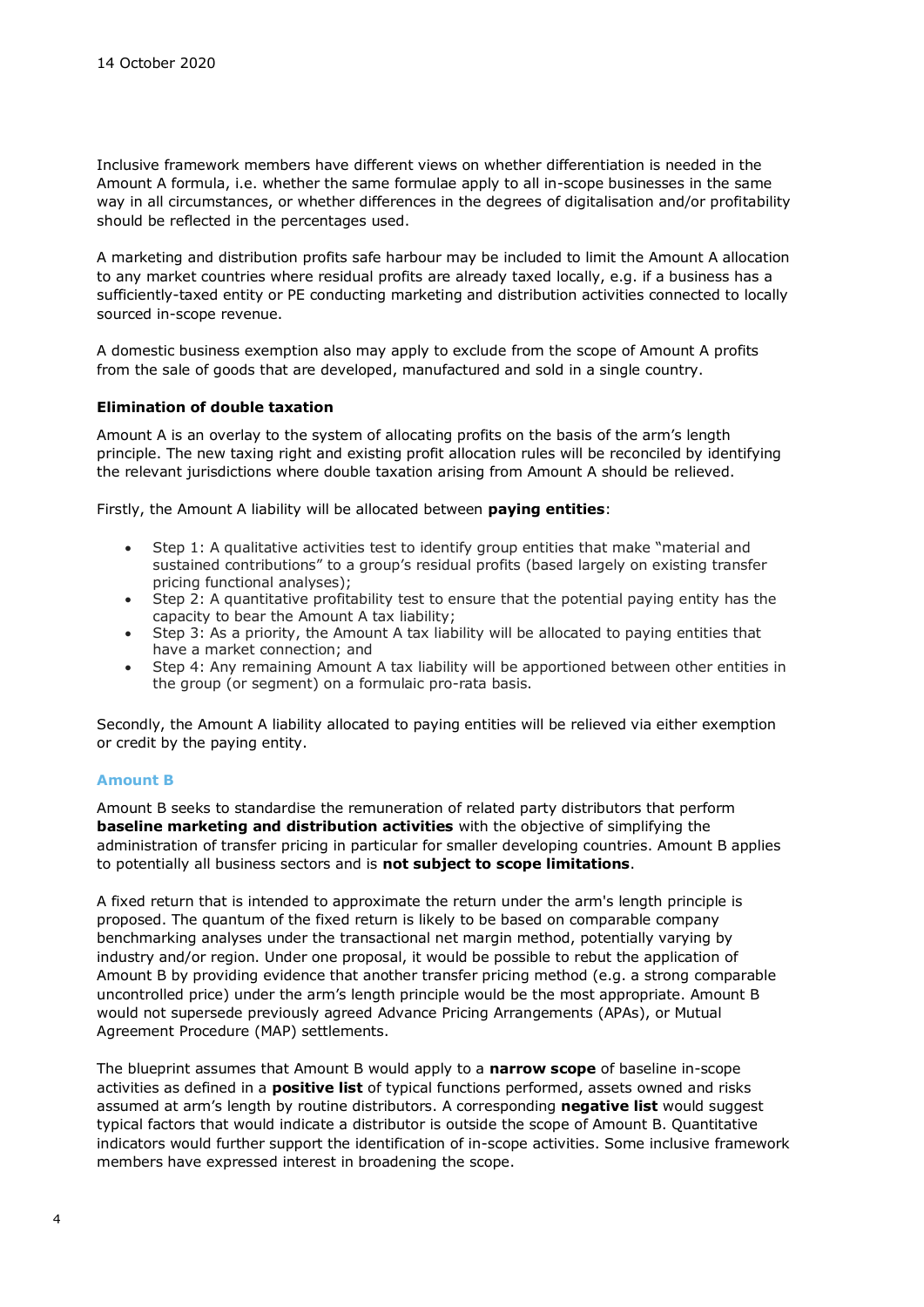#### **Increased tax certainty, dispute prevention and resolution**

The proposals seek to increase tax certainty for businesses and tax authorities, with **enhanced dispute resolution** considered a key component.

In respect of Amount A, a binding dispute prevention process would be made available to businesses. Early certainty could be provided, before tax adjustments are made by tax authorities, in respect of whether a group is within the scope of Amount A, and if so, whether its determination and allocation of Amount A is agreed (including the identification of the paying entities). The process will include a review panel made up of members of relevant tax authorities as the first step, as well as where necessary, a determination panel providing a mandatory and binding outcome for Amount A.

For businesses in the scope of Amount A, a new mandatory and binding resolution process is also being developed for disputes related to transfer pricing and PEs.

Enhancements and improvements to existing dispute prevention tools will be explored including in relation to the International Compliance Assurance Programme, joint audits, and bilateral and multilateral APAs.

Amount B rules will be designed to limit the potential for disputes, but mandatory binding dispute resolution will be available where disputes do arise. For developing countries with no or low levels of MAP disputes, an elective binding dispute resolution mechanism is being considered for issues not related to Amount A.

#### **Implementation and administration**

Under a simplified administrative process, a single **coordinating entity** could file a **single standardised Amount A self-assessment return** and documentation package with the tax authority where the ultimate parent entity of the group is resident (or a surrogate lead tax authority), who would then exchange the return with other affected tax authorities (i.e. where the group has a constituent entity/market). Market jurisdictions could be paid their share of Amount A tax through the co-ordinating entity as agent.

The proposals would require changes to both domestic law and changes to double tax treaties. A new multilateral convention will be developed to facilitate treaty changes.

It is expected that any consensus-based agreement must include a commitment to withdraw relevant unilateral actions, including digital services taxes, and not adopt such unilateral actions in the future.

#### **Comments**

The blueprint does not have the political agreement that the G20 had originally hoped for when setting the ambitious target of completing work on the tax challenges of the digitalised economy by the end of 2020. As a result, the blueprint identifies areas where inclusive framework countries are not yet aligned, and options that countries might consider in their continued efforts to reach consensus. The blueprint sets out the technical work that has continued, conducted by the OECD Secretariat with significant input from inclusive framework representatives, despite the lack of political progress. It identifies a number of specific policy matters (e.g. reallocation percentages and thresholds, whether Amount A could be an optional safe harbour) and technical areas (the requirements for segmentation) where differences of view remain.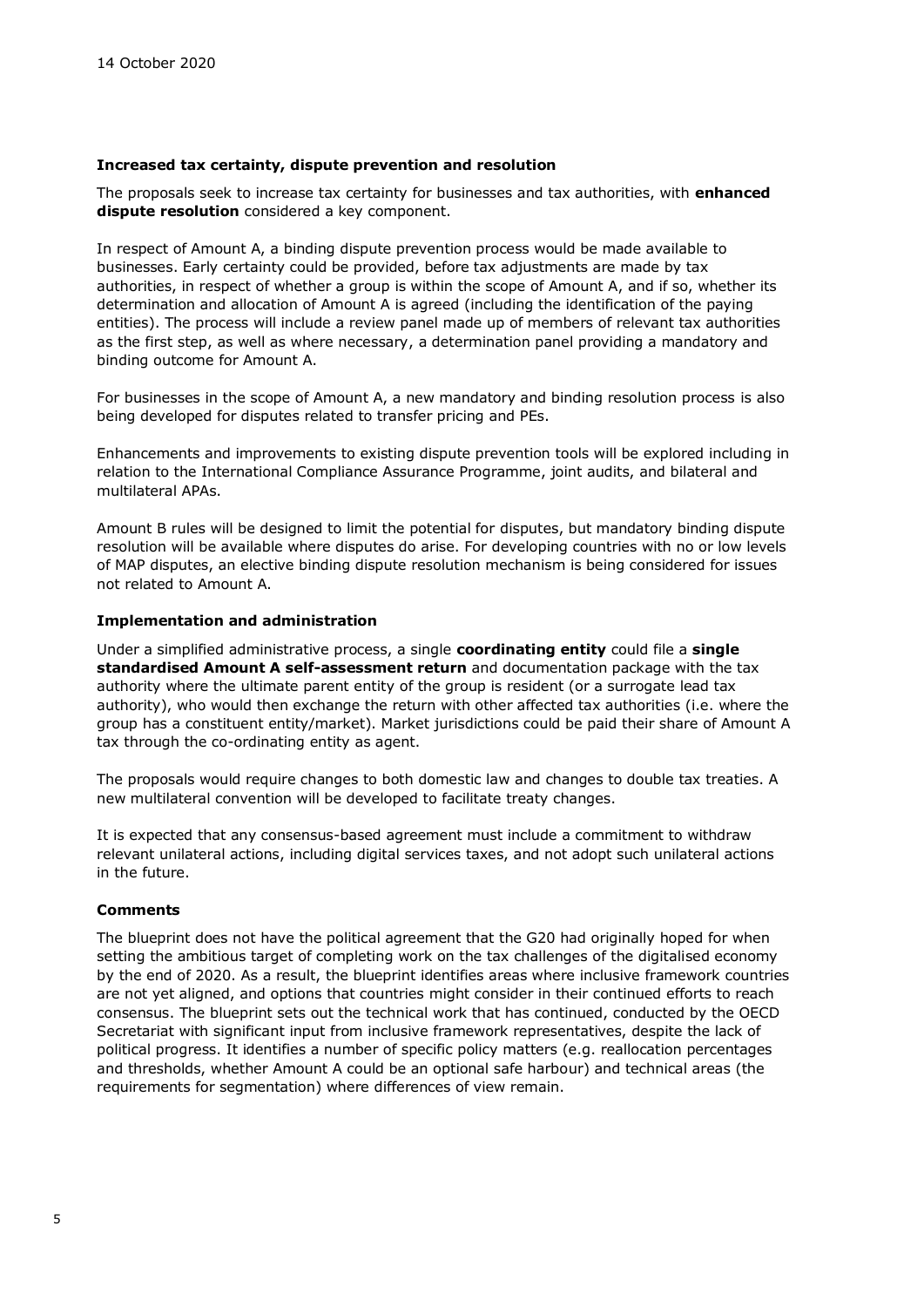The proposed new taxing right, Amount A, remains focused on two broad sectors: automated digital services and consumer-facing businesses. Key scope issues remain undecided, such as the application of the rules to the pharmaceutical sector. Financial services businesses will be pleased to see proposals for broad exclusions for banking, insurance and asset management businesses, subject to political agreement. Extractive industries, natural resources, and commodities also are excluded, alongside airlines, shipping and residential property businesses.

The blueprint does not compromise on the complexity of the proposed rules, in particular as regards the determination of paying entities that will give up taxing rights over profits in favour of the market countries. Consideration is being given to the phasing in of the Amount A rules starting with the very largest multinationals (possibly those with annual consolidated revenues in excess of EUR 10 billion or EUR 5 billion) to help tax authorities provide certainty to in-scope businesses.

Businesses will be concerned that there is little detail on the interaction of Amount A and existing taxing rights in market countries, in particular withholding taxes on royalties, and also that countries have the option of specifying credit relief for double taxation rather than exemption. It is expected that credit relief and the interaction with existing complex domestic regimes will prevent effective relief from double taxation. There is reference to some countries preferring credit relief where the residual profits country has a higher tax rate than the market country, which appears to be out of line with the rationale for reallocation of taxing rights. Businesses will be keen to understand the potential availability of pre-regime losses for offset against Amount A profits, particularly given the economic downturn caused by COVID-19.

The commitment to an innovative solution to deliver early certainty alongside effective dispute prevention and resolution for Amount A is essential to ensuring that a new international framework does not hinder economic growth. Businesses will be pleased with the efforts made in this area by inclusive framework countries, even though there continues to be differences of view on the scope of mandatory binding dispute resolution beyond Amount A. Businesses will also be pleased to see that simplified compliance processes are under consideration, including a central filing option.

Work on Amount B (a baseline return for marketing and distribution activities) continues, but it is clear that political and technical challenges remain.

The aim of bringing the process to a conclusion by mid-2021 remains ambitious, in particular in light of the US election and the continuing challenges posed by COVID-19, but OECD Secretary-General Angel Gurría stressed the risk of further uncoordinated, unilateral measures, and that failure to reach agreement "would risk tax wars turning into trade wars at a time when the global economy is already suffering enormously." Even if agreement is reached by mid-2021, it is clear that implementation, through a multilateral instrument or amendments to bilateral treaties, will take years. It would appear that the earliest implementation of Amount A could be 2024 given the work that remains, and may be delayed further.